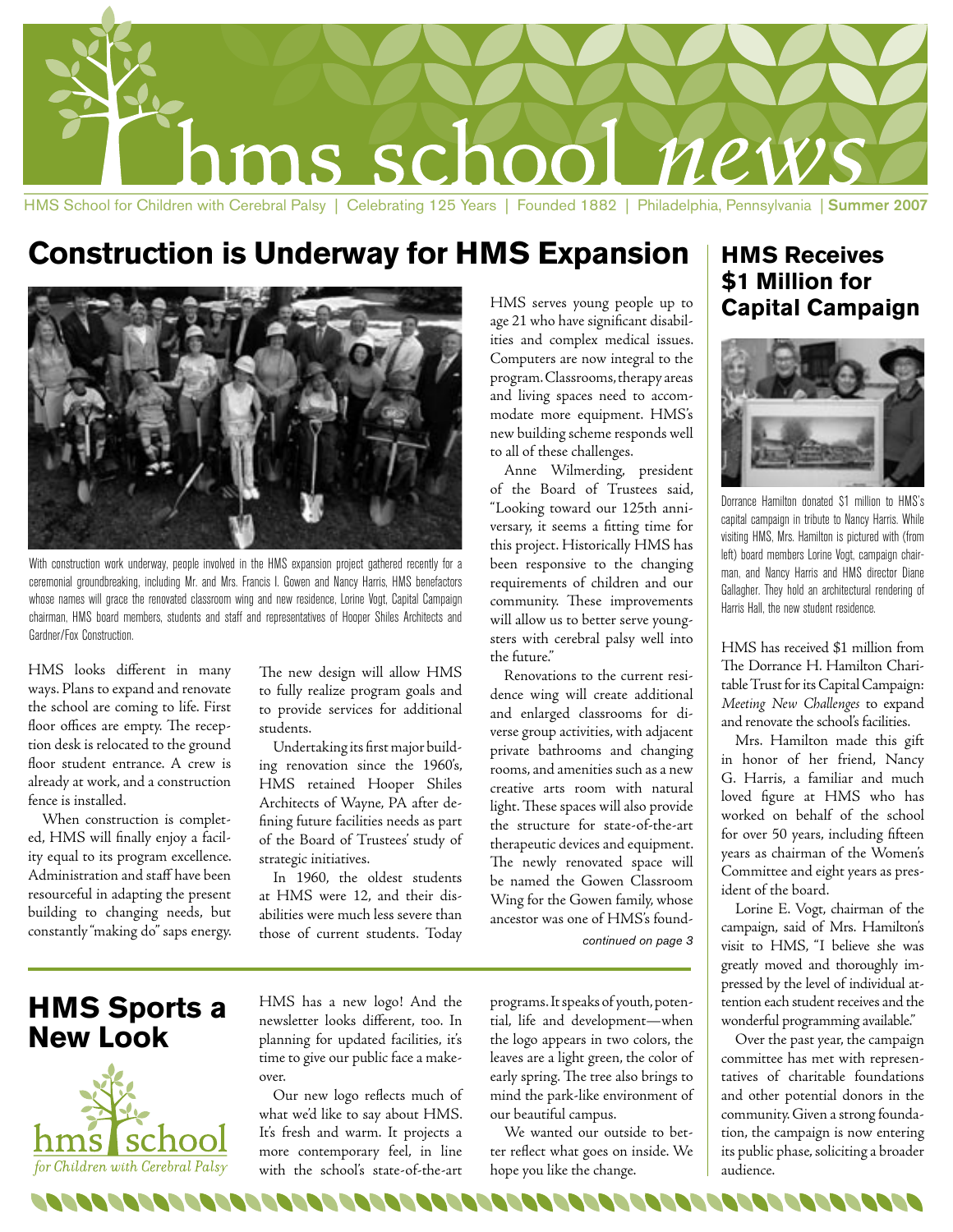

### **Director's Message**

By Diane L. Gallagher, PhD

As our long-planned renovations get under way, I'm focused on how much thought went into making this wonderful project a reality. Our facilities were inadequate—we adapted, and then we adapted some more. Two and a half years ago, Anne Wilmerding, board president, and Doug Clemens, vice president and chairman of the facilities committee, led a careful study of various options and their feasibility.

We examined priorities. We knew that we wanted

- more space throughout the school
- a residence better suited to young adults as well as children and separate from the hubbub of daily school activities
- to serve an increased number of students
- a facility that matches our outstanding programs and nursing care
- a facility that lets us devote all of our energies to the program, not to logistics.

The board engaged in broad debate about ways to fund this significant building program. We had never mounted a major fundraising effort, but we trusted that our many friends and supporters would want to help. And so, the board committed to realizing this project. We encourage all of you to support this effort on behalf of our present students and those to come.

Looking ahead to next year and celebrating the school's 125th anniversary, we anticipate disruption and inconvenience. Already, offices are displaced, the Baltimore Avenue entrance is closed and other spaces are blocked off. But as usual, HMS's wonderful staff can be counted on to make the best of a challenge.

In September 2008, we can look forward to moving staff into new administrative space and students into their new residence in Harris Hall. The Gowen Classroom Wing renovations will take somewhat longer, perhaps spanning the summer of 2009.

We thank you all for your patience and understanding as we go through this major building upheaval. We have full confidence in our architects, Hooper Shiles, and in their construction management team, Gardner/Fox. Our 125th birthday will be particularly sweet when we open our new front door.

# **Meet Our 2007 Graduates**

Graduation time at HMS is always bittersweet. This year's seniors have each been part of HMS for well over a decade, integral members of the HMS family.



#### JUSTIN "JT" DYSART

JT arrived at HMS in 1993, captivating everyone with his smile and his keen sense of humor. JT has struggled with chronic, serious health issues that have made it difficult for him to attend school.

Highly determined, JT persists despite his condition and has participated to the extent possible in all HMS activities. He makes wonderful paintings, using his foot, and has learned to use a communication device. He loves to watch sports with his father and adores his twin brother, Mathew.

Staff have visited JT at home to bring holiday gifts and other items. When JT turned 21 this year, his HMS friends made him a videotape.



#### BROOKE DUPREE

When Brooke enrolled at HMS in 1995, she had a hard time attending to tasks at school due to medications. As her condition came under better control, she became more alert, able to respond and to initiate being with her classmates and one-on-one aide.

A highly curious young woman, Brooke is determined to explore HMS in her manual wheel chair and to check out what everyone is doing. With assistance, she can use a walker or a gait belt. Brooke can often use nonverbal messages to let the staff know what she wants. She has learned to touch some objects that motivate her to initiate an activity.

Brooke also displays a spark of mischief—she enjoys getting a rise out of people. Her big smile is well known at HMS.



## SUPER PHANATIC…

Shannon Ward gets an affectionate buzz from the Philly Phanatic as teacher Nicole Miller presents a certificate. Shannon's class won the Phanatic's visit in the Phillies' "Be a Phanatic About Reading" program. She and her classmates were top readers, having committed to reading daily at home with their parents for a full month.

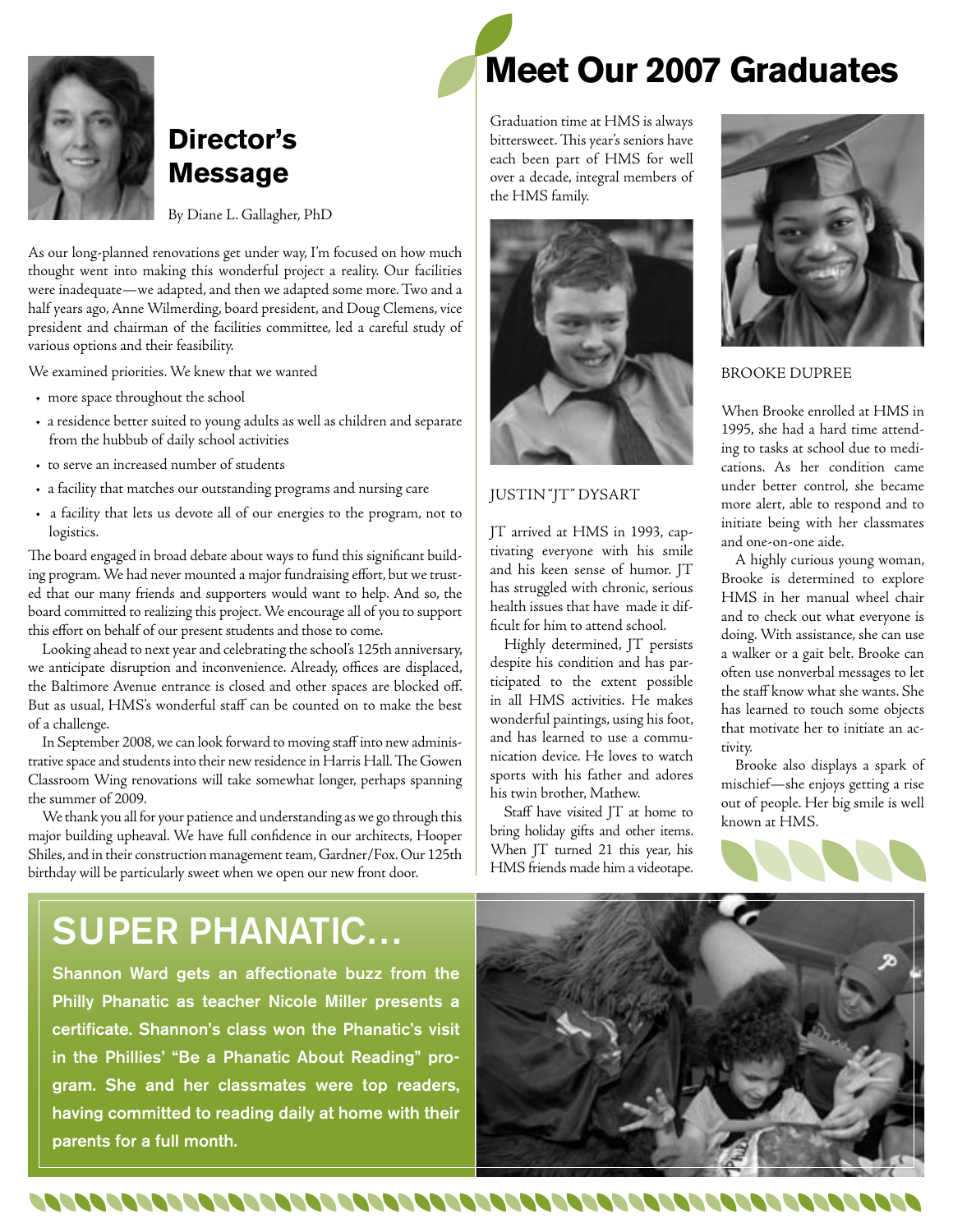## **Construction is Underway for HMS Expansion**



Harris Hall, the new residential wing, will provide students with cozy space away from home, large windows for enjoying the outdoor view and state-of-the-art equipment to facilitate their personal care.

#### continued from page 1

ers, and whose members have served on the board continuously since that time.

An expanded dining room and new central nursing station will ensure more comfortable space for student care and for the many staff who work with students around the clock.

Harris Hall, the new residential wing named for Nancy G. Harris, long-time HMS friend and benefactor, will accommodate an increased number of residents. Living spaces will be grouped in "neighborhoods" for a warm, interactive environment. Each room will feature large windows, where youngsters can interact with the outdoors, and a front porch will offer fine views of the streetscape and trolley activity. Room design includes improved access for students and caregivers, better lighting and specialized lift systems to ease personal care and therapies. The new Baltimore Avenue entrance will be more accessible and offer a more welcoming face to the street.

To support this ambitious project, HMS's Board of Trustees embarked last year on a Capital Campaign: *Meeting New Challenges*. Chaired by Lorine E. Vogt, the campaign committee have been working strategically to solicit needed funds. They employed a part-time consultant to assist the committee, developed a packet of attractive campaign materials and have recruited friends of HMS to help with solicitations.

"We are grateful to our generous donors thus far and encourage participation from all members of our HMS family," said Mrs. Vogt. "This is truly a project to be proud of as we start down the road of our next 125 years."

The largest portion of the expansion project will be completed by September 2008, with some classroom renovations continuing the following summer. While construction definitely calls for patience and creative reorganization, the end result promises to be worth the inconvenience. This is indeed an exciting time for HMS School.

# **Staff Profile: BJ Ganter Director of Capital Gifts**

Bette Jean "BJ" Ganter arrived at HMS in March 2006 to help the board launch its capital campaign for expanding and renovating the school's facilities. But she was no stranger to HMS. In 2002, as a volunteer with Executive Service Corps—retired business executives who donate consulting services to nonprofit organizations—she partnered with another consultant to conduct a school-wide assessment and to advise the board in developing a new strategic plan.

"Everyone worked very hard," Mrs. Ganter said. "It was a wonderful experience. They really throw themselves into it when they commit to a project."

For over a year, Mrs. Ganter has been coordinating capital campaign activities. She introduced new contact-management software to track solicitations and gifts. She researches and writes grant proposals and helps to draft solicitation letters. Last fall, when HMS was the designated beneficiary of the renowned Community Clothes Charity sale, she served as liaison between HMS and the CCC committee, recruiting volunteers and assisting daily with the sale.



Bette Jean "BJ" Ganter

Mrs. Ganter said, "I really enjoy working at HMS. I believe in what they're doing. I already knew what the school is all about—the strategic planning process was a good entrée into its activities."

Mrs. Ganter enjoyed a 25-year career with Sunoco, primarily in information technology. When she left the company in 1993, she held the position of Systems Manager for the Vice President of Administration.

An avid gardener and golfer, Mrs. Ganter is about to become President of her national sorority alumni association, with 130 chapters nationwide. She enjoys her large family, which now includes seven grandchildren and four great grandchildren.



# WE'RE THE BEST…

Gregory Viola (center) strikes a pose with pals from Germantown Friends School—his partner, Andreas Bezahler (left) and Devin Wilkins during their recent performance of On the Other Side of the Fence, part of the "Something Magical" project that has partnered children from the two schools for 24 years.